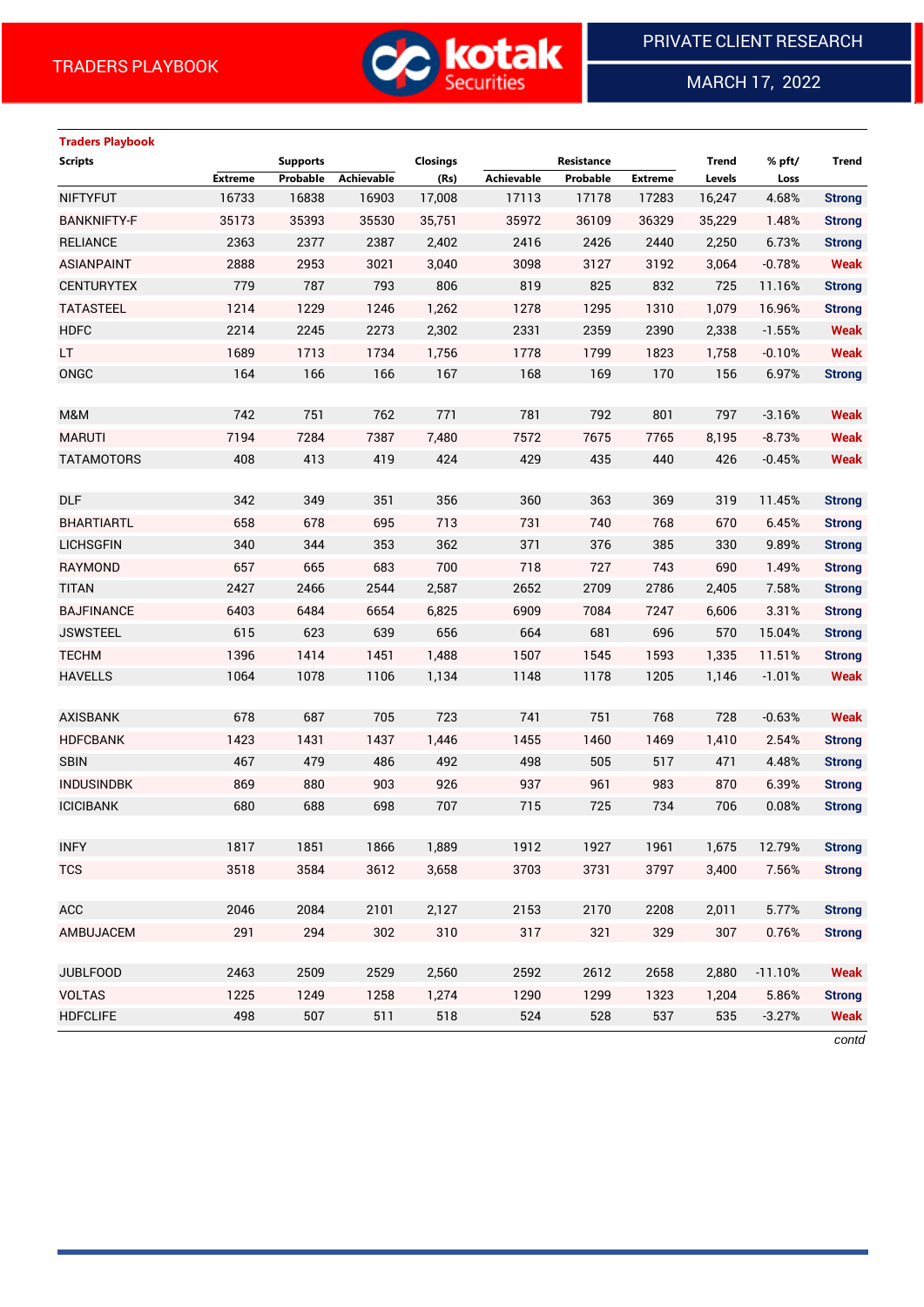### **Closing Pricess**

Closing price is that price at which a scrip closes on the previous day. Traders can start their intraday trade on this level. The stock or index should sustain above or below the closing price else you should exit the trade. Ideally, half a percent should be the stop loss above or below the closing price to enter the trade.

#### **Trend**

Trend is the level at which the tendency of Indices and Stocks can be identified. For best results, you can use the 'Trend Remarks' to trade. A 'Weak' trend means that traders can trade with a negative bias. If the trend is 'Strong', you can trade long with a positive bias. Base price should be the closing price.

#### **Achievable (Supp/Resis)**

It is the price which can be achieved if the Index/Stock trades above or below the closing price. During normal course of trading, first levels are important as one can take profits around first resistance and supports levels.

### **Probable (Supp/Resis)**

It's a second resistance/support and can be achieved if stocks/indices are in trending mode. Events can lead stocks and indices to reach these levels.

#### **Extreme levels**

Sometimes, the stocks fall or rise to their average lowest or highest levels FOR THE DAY and that may act as an excellent contra buying or selling opportunity with a stop loss given in the table. This means buying around extreme support and selling around extreme resistance strictly with a given stop loss. For e.g. If the extreme support for Nifty is given at 5605, and in case the market comes down to similar levels, then you can initiate long positions with the given 'stop loss for long' in the column, say at 5585. If it breaks 5585 then the trader must exit the position. This is valid on both the sides.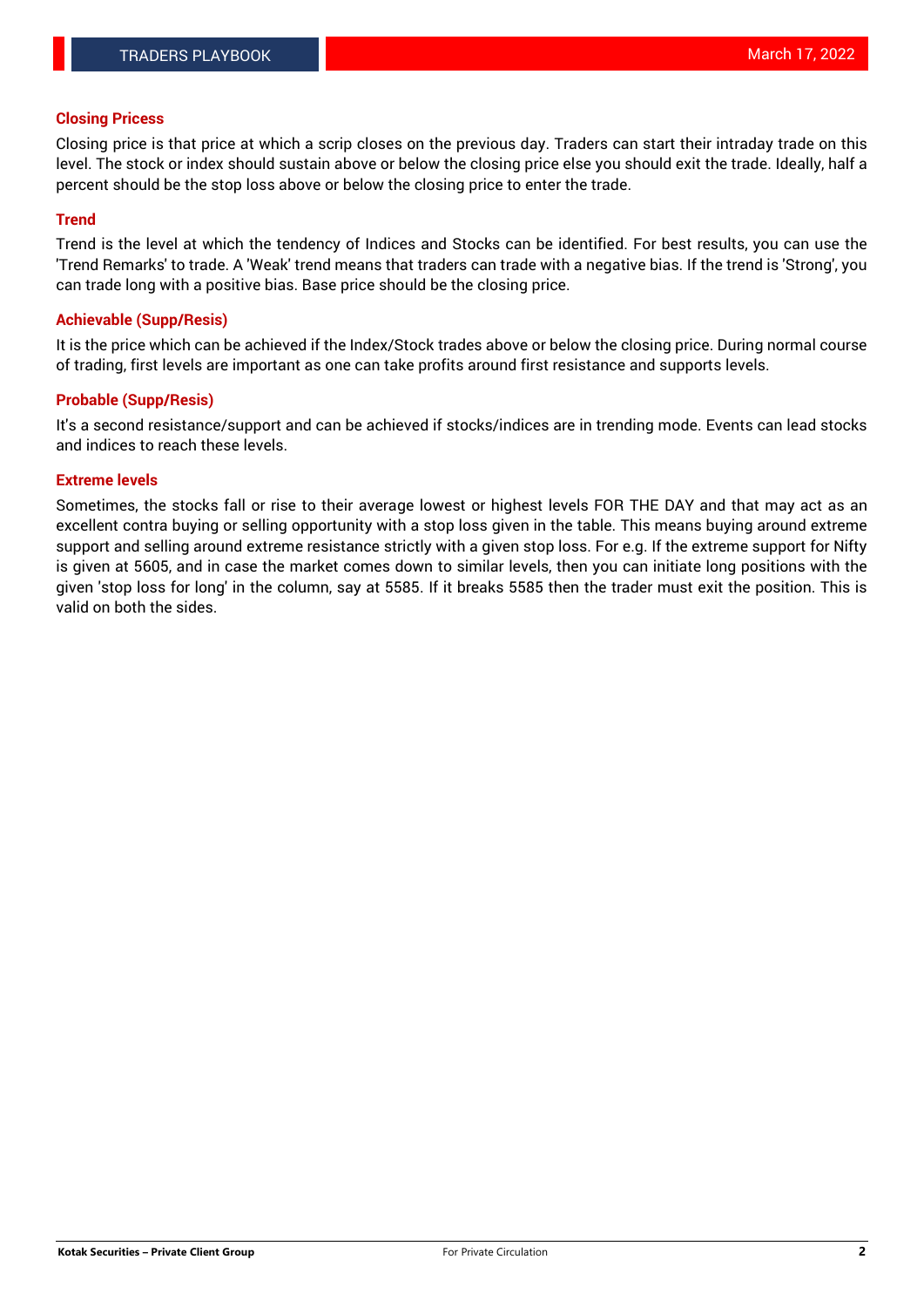### **RATING SCALE (PRIVATE CLIENT GROUP)**

| <b>BUY</b>             | -   | A condition that indicates a good time to buy a stock. The exact circumstances of the signal will be determined by the indicator that an<br>analyst is using.  |
|------------------------|-----|----------------------------------------------------------------------------------------------------------------------------------------------------------------|
| <b>SELL</b>            | -   | A condition that indicates a good time to sell a stock. The exact circumstances of the signal will be determined by the indicator that an<br>analyst is using. |
| <b>Stop Loss Order</b> | $-$ | An instruction to the broker to buy or sell stock when it trades beyond a specified price. They serve to either protect your profits or<br>limit your losses.  |

#### **FUNDAMENTAL RESEARCH TEAM (PRIVATE CLIENT GROUP)**

**Shrikant Chouhan Arun Agarwal Amit Agarwal, CFA Hemali Dhame** Head of Research Auto & Auto Ancillary Transportation, Paints, FMCG Banking & Finance shrikant.chouhan@kotak.com arun.agarwal@kotak.com agarwal.amit@kotak.com Hemali.Dhame@kotak.com

**Jatin Damania Purvi Shah Rini Mehta K. Kathirvelu** Metals & Mining, Midcap **Pharmaceuticals** Research Associate Support Executive jatin.damania@kotak.com [purvi.shah@kotak.com](mailto:purvi.shah@kotak.com) rini.mehta@kotak.com [k.kathirvelu@kotak.com](mailto:k.kathirvelu@kotak.com)  $+91$  22 6218 6440  $+91$  22 6218 6432

**Sumit Pokharna Pankaj Kumar** sumit.pokharna@kotak.com pankajr.kumar@kotak.com +91 22 6218 6438 +91 22 6218 6434

Oil and Gas, Information Tech Construction, Capital Goods & Midcaps

+91 22 6218 5408 +91 22 6218 6443 +91 22 6218 6439 +91 22 6218 6433

**TECHNICAL RESEARCH TEAM (PRIVATE CLIENT GROUP)**

[shrikant.chouhan@kotak.com](mailto:shrikant.chouhan@kotak.com) [amol.athawale@kotak.com](mailto:amol.athawale@kotak.com) Research Associate +91 22 6218 5408 +91 20 6620 3350 [sayed.haider@kotak.com](mailto:sayed.haider@kotak.com)

**Shrikant Chouhan Amol Athawale Sayed Haider**

# +91 22 62185498

## **DERIVATIVES RESEARCH TEAM (PRIVATE CLIENT GROUP)**

 $+91$  22 6218 5497

**Sahaj Agrawal Prashanth Lalu Prasenjit Biswas, CMT, CFTe** [sahaj.agrawal@kotak.com](mailto:sahaj.agrawal@kotak.com) [prashanth.lalu@kotak.com](mailto:prashanth.lalu@kotak.com) [prasenjit.biswas@kotak.com](mailto:prasenjit.biswas@kotak.com)